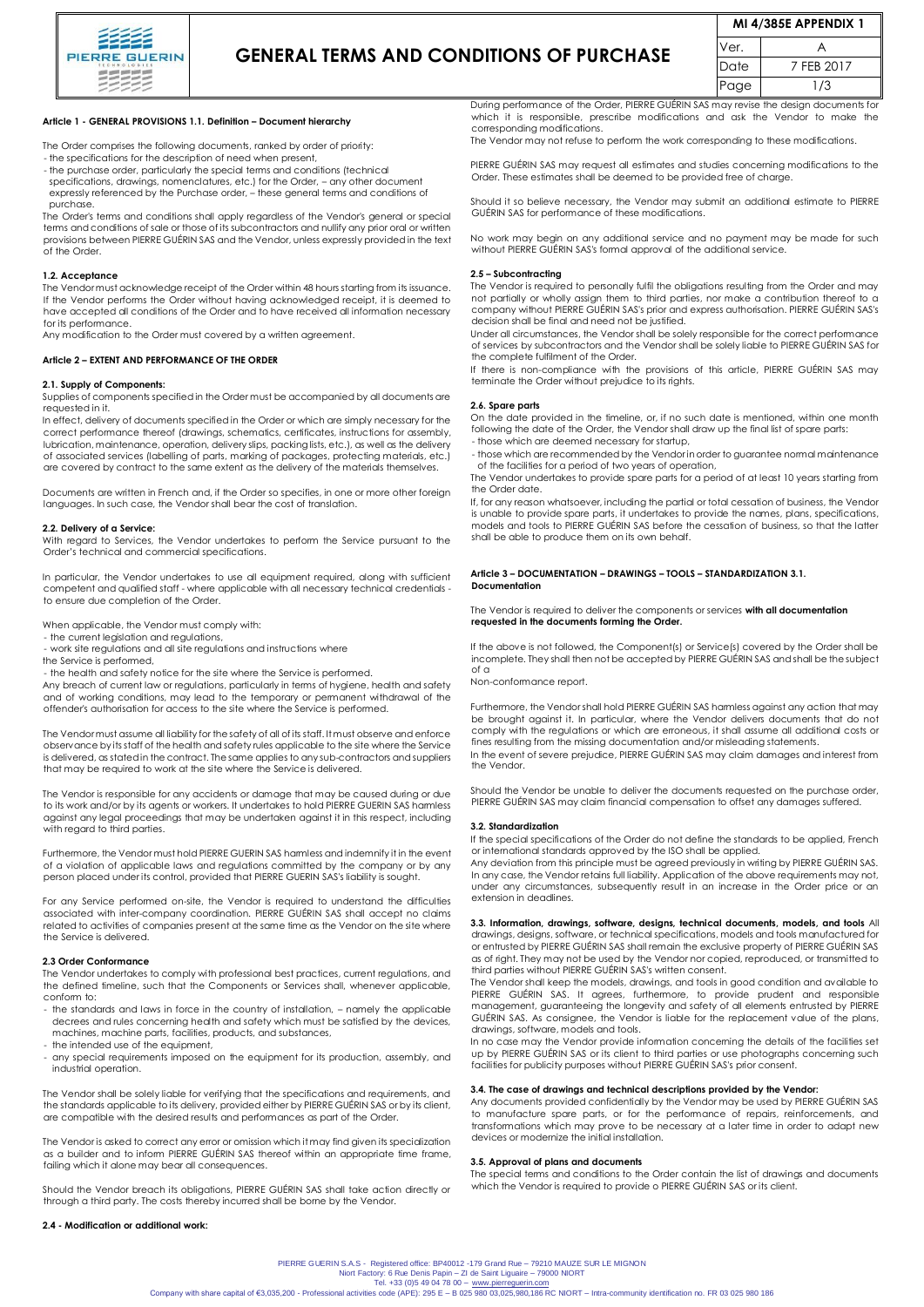

# **GENERAL TERMS AND CONDITIONS OF PURCHASE**

| <b>MI 4/385E APPENDIX 1</b> |            |  |
|-----------------------------|------------|--|
| √er.                        |            |  |
| Date                        | 7 FFB 2017 |  |
| Page                        | 2/3        |  |

When the Vendor presents drawings to PIERRE GUÉRIN SAS, PIERRE GUÉRIN SAS undertakes to submit any comments it might have within 72 calendar hours. Consequently, the Supplier is required to modify said drawings and documents within 72 calendar hours.

The costs occasioned by any submission of the drawings and documents to oversight bodies shall be borne by the Vendor. The Vendor shall organize and coordinate any exchanges with the oversight bodies. The approval of the plans and documents drawn up by the Vendor by PIERRE GUÉRIN SAS, or by its client, or by any authorized organization, in no way releases the Vendor from its liability.

#### **3.6. Patents, trademarks, models – Guarantee against eviction**

The Vendor shall hold PIERRE GUÉRIN SAS harmless against any third-party claim with respect to intellectual and industrial property and undertakes to indemnify PIERRE GUÉRIN SAS for any costs and expenses incurred by PIERRE GUÉRIN SAS as part of any third-party actions related to intellectual property infringement.

# **Article 4: COMPLIANCE WITH REGULATIONS**

The vendor of Services and Components produced on the basis of drawings belonging to PIERRE GUÉRIN SAS is required to provide PIERRE GUÉRIN SAS with proof that it has complied with the obligations incumbent upon it under the terms of the law, namely:

If the Vendor is domiciled in France, it must submit the following documents, in accordance with article R 324-4 of the Labour Code (annex 1). – a Trade Register "K Bis" excerpt (certificate of registration);

– an URSSAF certificate of provision of social declarations;

– a sworn statement of filing of mandatory tax declarations;

– a sworn statement certifying that the staff assigned to providing the service is employed in accordance with the provisions of articles L. 320 (DPAE - pre-employment statement), L. 143-3 (pay slip) and R. 143-2 (pay slip items) of the Labour Code.

If the Vendor is domiciled in a Foreign country, whether a European Union Member State or not, it must provide the following documents, listed amongst those given in article R. 324-7 of the Labour Code (annex 2):

– a document certifying that the company is listed on an official register or equivalent document;

– a document stating the company's individual tax identification number in the event of VAT liability;

– in the case of sub-contracting with a company based in Poland, a document certifying that the company's social status is current and in proper form, issued by the Zaklad Ubezpieczen Spolecznych (ZUS), a Polish national insurance collection organisation or, failing this, a certificate of provision of social declarations issued by the Strasbourg URSSAF in charge of the collection of national insurance contributions from employees whose employers are not located in France;

– for all other foreign countries, a certificate of provision of national insurance contributions issued by the approved body in charge of the collection of employees' national insurance contributions

– a sworn statement certifying that the employees seconded to France, should duration of service exceed one month, possess pay slips containing the indications stipulated by article R 143-2 of the Labour Code, or equivalent documents.

These documents must be drafted in French, or be accompanied by a French translation.

The law requires that this check be performed not only upon conclusion of the contract, but also every six months until completion of the contract (art. L. 324-14 of the Labour Code).

**Article 5 – ORDER ACKNOWLEDGMENT – PERFORMANCE SCHEDULE:** The Vendor undertakes to provide PIERRE GUÉRIN SAS with an order acknowledgement within 48 hours after the date on which the order is placed.

Should the Vendor fail to produce the order acknowledgement, the delivery date requested by PIERRE GUÉRIN SAS in the Order becomes the contractual delivery date.

For Services, and when the contractual schedule is not defined in the Order, within 15 days following the issuance thereof, the Vendor shall submit a detailed schedule to PIERRE GUÉRIN SAS.

After acceptance by PIERRE GUÉRIN SAS, this detailed schedule shall become contractually binding.

Provided the Order does not state otherwise, at the end of each month, the Vendor shall send PIERRE GUÉRIN SAS a document that will allow it to compare the state of progress of the work against the planned schedule. If the state of progress indicates non-conformance with contractual deadlines, the Vendor shall be required to do everything possible to make up the delay within the best possible conditions.

The Supplier is required to alert PIERRE GUÉRIN SAS as soon as it becomes aware of a discrepancy in the delivery deadline.

It further undertakes to implement the necessary actions to comply with the contractual delivery deadline.

It is its responsibility to implement a recovery plan and to submit it to PIERRE GUÉRIN SAS. If the new deadline for performance proposed in the recovery plan does not satisfy the Order requirements, the parties shall agree on financial compensation or on the deployment of additional resources so as to return to the original goal.

**5.1 Penalties for delayed delivery**<br>The partial or total non-performance of the Order within the deadlines agreed in the schedule or on the purchase order shall automatically result in application of the penalties stated in the Order.

Payment of these penalties does not release the Vendor from its obligations. The amount of lateness penalties is 0.5% per calendar day and limited to 7% of the total price of the order. Unless stipulated otherwise, the basis for these penalties is the overall price of the Order, net of taxes, increased by the amount of any addenda and price revisions.

Should PIERRE GUÉRIN SAS be required to pay penalties to its client due to the Vendor's lateness, these costs shall be fully invoiced to the Vendor upon presentation of supporting documentation submitted by PIERRE GUÉRIN SAS.

# **Article 6 – INSPECTIONS – TESTS and AUDITS**

If, during performance of the Order, the Vendor encounters an error in design or a manufacturing defect, it is required to so inform PIERRE GUÉRIN SAS immediately and to present the necessary modifications for prior approval. PIERRE GUÉRIN SAS may have performance of the Order monitored by its representatives, those of its client, or any organization authorized for this purpose in Vendor's workshops or those of its subcontractors. PIERRE GUÉRIN SAS may even perform or have performed all inspections and tests at the manufacturing sites during normal business hours, provided that reasonable notice is given. During inspections and tests, the Vendor must make the necessary resources available to any representative.

The Vendor shall bear the cost of all expenses associated with inspections and tests, except for the personnel expenses of the representatives of PIERRE GUÉRIN SAS and/or its client. Inspections conducted by PIERRE GUÉRIN SAS and/or its client do not release the Vendor from its obligations.

As the work progresses, the Vendor must perform all inspections that are necessary and/or stipulated in the Order. If, during an inspection, all or part of the equipment is found to be defective or non-conforming, the Vendor is required to make it conforming and/or eliminate the defects from it, and then to proceed to conduct new audits, provided that such repairs and audits have received prior approval from PIERRE GUÉRIN SAS.

Unless PIERRE GUÉRIN SAS has given its prior approval, the repairs and audits shall not change the contractual deadlines.

PIERRE GUÉRIN SAS may refuse all equipment which has serious conformance defects or which is considered to be irreparable. If the Vendor cannot replace this equipment within a reasonable time frame, the Order will be terminated pursuant to article 13.

## **Article 7: LABELING – PACKAGING – MARKETING – STORAGE – DELIVERY 7.1 Weight of supplies – quantity**

The Vendor undertakes to comply with any delivery weights which may be shown on the **Order** 

If the weights delivered are different from the stated weights, PIERRE GUÉRIN SAS shall issue a non-conformance report. With the Vendor's agreement, it will be agreed: – either to decrease the price of these deliveries in measure with the missing weight,

– or to demand additional prices to offset the missing weight, – or to deduct any additional costs of transport or assembly that might result from an increase in weight from the price of the deliveries.

## **7.2 Labelling**

Each part or subcomponent must bear a label showing at least the PIERRE GUÉRIN SAS Order number, the Purchase Order position number, the article number, and, as applicable, any assembly plan number and identification number or any other name shown on the Order or appropriate for the identification of such part.

If the labelling requirements are not followed, the vendor shall be asked for a credit to offset identification costs for the equipment.

#### **7.3. Packaging – Marking**

The Vendor is responsible for the packaging and marking of its equipment. The packaging and marking must be of sufficient quality to ensure the quality of the parts and fulfil the conditions necessary for shipping, handling, and storage of said equipment without deterioration thereof.

The maximum load of boxes to be handled manually must not exceed 20 kg. The maximum load per pallet must not exceed 1000 kg.

#### **7.4. Delivery Slip**

A DS (Delivery Slip) must systematically be provided with the delivery. The DS must show at least: the order number, the order line or lines, the article code or codes, the description, and the quantity.

If the DS is lacking, PIERRE GUÉRIN SAS may refuse any delivery. The Vendor shall then be responsible for assuming the costs incurred by a new delivery.

#### **7.5. Storage**

Should an event prevent PIERRE GUÉRIN SAS or its client from accepting the equipment, PIERRE GUÉRIN SAS will negotiate a new shipment date or staggered deliveries.

The Vendor is then required to provide storage and proper conservation of the equipment, at its cost and risk, and a new inspection may be requested by PIERRE GUÉRIN SAS prior to shipment.

# **7.6. Carriage — Deliveries**

The Vendor is responsible for making equipment deliveries during the business hours of PIERRE GUÉRIN SAS's store, that being from 8:00 a.m. to 12:00 p.m. and from 1:00 p.m. to 3:30 p.m. Outside of these hours, PIERRE GUÉRIN SAS shall refuse receipt and the Vendor shall organize a new delivery at its cost.

Deliveries are performed pursuant to the DDP incoterm (Incoterms version 2010) at the following address: 6, Rue Denis Papin, 79 000 Niort (or any other address stated on the purchase order). In the event in which components are sold ex-works, the Incoterm retained between the Vendor and PIERRE GUÉRIN SAS is Ex-Works Loaded.

# **Article 8 – PRICES – PAYMENT – BANK GUARANTEES – INTERIM PAYMENTS – OFFSETS 8.1. Prices**

Prices are fixed, not subject to revision, and specifically include: - costs for calculations and designs;

- 
- the supply of all drawings and documents specified in the Order;
- the supply of a production time line; the equipment necessary for the fulfilment of the Order, – the delivery of the equipment pursuant to the Order,